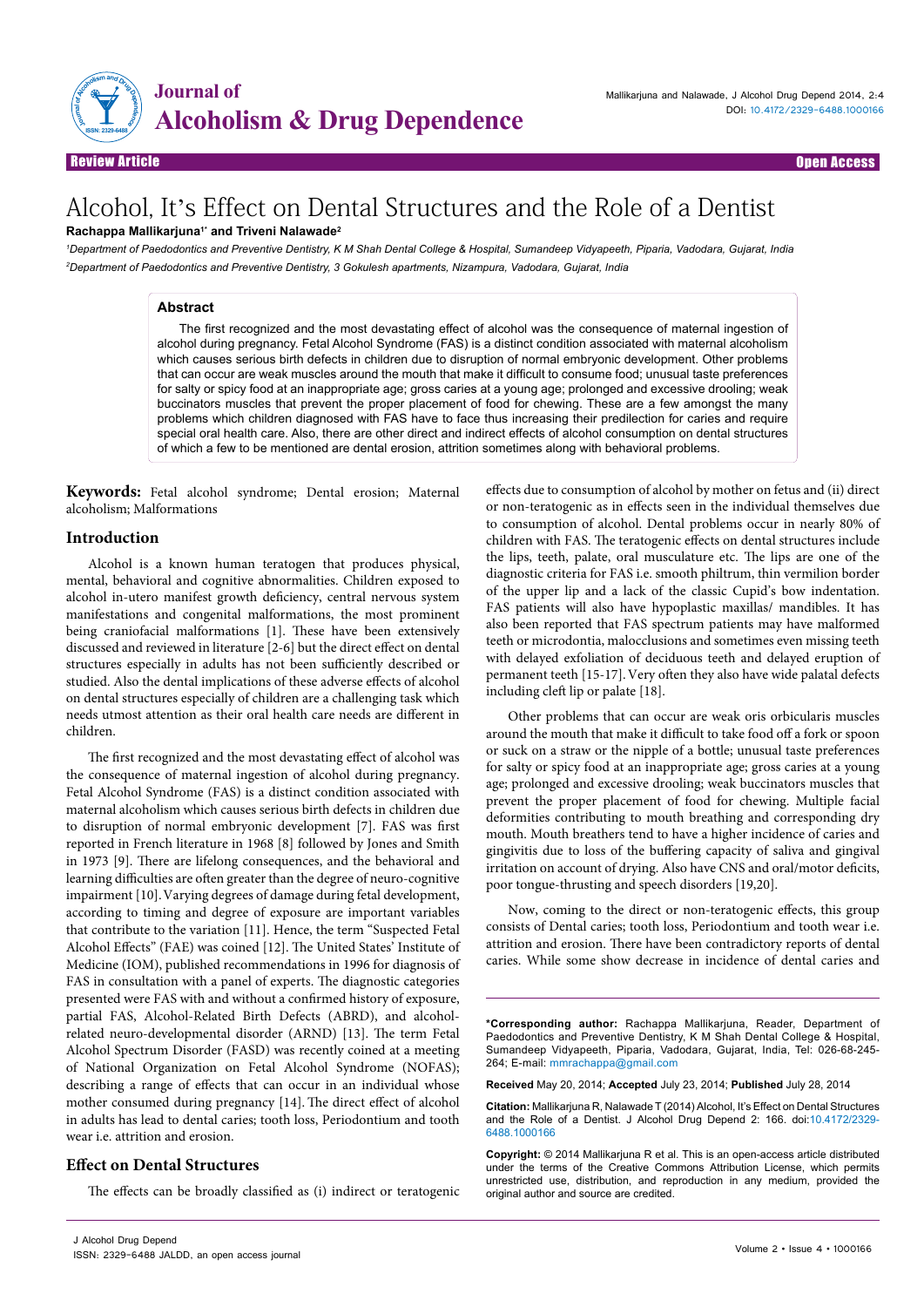Rooban et al. and Dasanayake et al. show an increase in the incidence of dental caries [21]. There also may be a direct toxic effect of alcohol on periodontium resulting in periodontal disease and associated tooth loss. Other reasons for tooth loss in alcoholics might be their risk-taking and aggressive behavior which increases the potential for accidental trauma and tooth loss. The probability of traumatic injury is further increased by psychomotor impairment that accompanies acute intoxication. Additionally, alcoholics pay less attention to their general health and hygiene, which may increase dental caries, periodontal disease and associated tooth loss [22].

Alcoholics are also at a higher risk of reporting sleep bruxism resulting in attrition of teeth. Individuals who consume large quantities of alcohol have dental erosion prevalent. A study demonstrated that 49.4% of alcohol dependency patients undergoing rehabilitation suffered from enamel and/or dentine erosion lesions. The tooth wear risk of alcohol use disorders arises, not only from acidic erosive potential of alcohol, but also from high relativity between alcohol, depression, GORD and smoking [23].

Last but not the least definitely purchasing and consuming alcohol by parents has a negative impact on children's psychology, a recent study led by Madeline A, Dalton, PhD, of Dartmouth College in Hanover, New Hampshire, showed that children ages two to six years old were significantly more likely to "purchase" cigarettes and alcohol while pretending to shop if they had observed their parents smoking and drinking, these results show that a child's ideas about cigarette smoking and alcohol consumption are determined at an early age by their parents' behaviors [24].

#### **Dental Management of Effects of Alcohol**

Dental treatment of an alcoholic patient with erosion, dental caries and tooth loss is similar to that of a normal adult along with greater emphasis on counseling, motivation to quit habit and rehabilitation of that individual. The greatest challenge is that of managing children affected with varying degrees of severity of FAS. FASD occurs in about 10 per 1000 live births or about 40,000 babies per year. FAS, the most recognized in the spectrum, are estimated to occur in 0.5-2 per 1000 live births. It now outranks Down syndrome and Autism in prevalence [25].

Although the simplest strategy is prevention of women to consume alcohol when pregnant or planning to conceive, one-half of all pregnancies are unplanned. By the time, these pregnancies are confirmed, major embryonic developments have already occurred. The consequences of fetal exposure to maternal alcohol consumption, therefore, are a serious problem for the individual and for society, in terms of human suffering, lost productivity and medical and social monetary costs [2].

# **Diagnosis**

The first step in the dental management of a patient is early diagnosis. Dental problems occur in nearly 80% of children with FAS. Diagnostic criteria for FAS developed by IOM have made the task of identification of classic FAS cases much easier. When the phenotype is less than classic or atypical, confirming the diagnosis becomes difficult, if not impossible. Early diagnosis is essential to allow appropriate intervention for children affected by prenatal alcohol exposure and can reduce their risk of facing social difficulties later in life e.g. problems with employment (due to behavioral and learning difficulties) or trouble with the law (resulting from impulsive behavior and lack of inhibition) [2].

# **History Recording**

Thorough medical history and open discussion with the patient or family members must be taken once a patient with FAS is identified. The dental practitioner must learn as much as possible about the history of the patient, including type and extent of systemic manifestations, current medications, frequency of physician visits, degree of control, and any known contributing factors as in the child's likes and dislikes. In addition, the patient with FAS may have unusual behavioral patterns and tissue and physical sensitivities that make dental treatment difficult making them react in unpredictable manner which sometimes may necessitate the use of general anesthesia.

#### **Written Consent**

Consultation with the patient's physician is suggested before dental care is provided to patients with systemic problems resulting from FAS. Problems generally do not occur in providing outpatient dental care if the patient's systemic involvements are well controlled and conservative medical care is being provided. However, if the patient is in the advanced stages of systemic complications of FAS or has other systemic diseases e.g., CNS or CVS disorders, dental care may best be provided after physician consultation. Hospital based settings, ambulatory surgicentre, or other accredited surgical facility which are well-equipped, safe and in compliance with the local rules and regulations are preferred. Treatment may be delayed until adequate control of the child's systemic conditions, is obtained [19].

## **Oral Hygiene Maintenance**

In these patients, it is essential to stress the importance of good oral hygiene. Sensory integration dysfunction of the oral cavity may create some unusual problems. You may want to suggest another type of dentifrice if the taste or texture is irritable to the patient. Commercial rinses that contain plaque removers and/or fluoride should be advised as per their age and motor control. Patient education and oral health promotion is a vital segment of good oral health. Patients with FAS benefit from visual reminders to brush and floss and have to be assisted or performed by their parents as they may have limitations in performing daily self-maintenance activities.

#### **Behaviour Management**

FAS patients need to be calmed before treatment and the entire treatment schedule should be structured and routine to avoid upsetting the patient. The entire dental health team should be motivated, positive and have flexibility in their treatment plan. Studies show that a rubber ball to squeeze in hand helps them to relax. Another calming aid is the lead apron used during dental x-rays [26]. The lead apron being heavy makes the child feel relaxed and comfortable and making the child wear the lead apron like a drape throughout the dental treatment shows to have some behavioral benefits.

Regular oral massage with a small portion of a towel or a rubber stimulator can de-sensitized the oral cavity hence reducing the irritable and unexpected behavior during dental treatment at a later date. This in turn will help the patient to become used to objects in the mouth. Sensory integration dysfunction is observed in children affected with severe forms of FAS. This is a neurological condition that causes the perception of sights, sounds, and physical sensations by the individual affected with FAS to be over or under exaggerated. Along with these difficulties; hearing and vestibular disturbances are also seen in FAS which impairs communication and social skills. Since the development of language in a child is dependent on an intact hearing apparatus,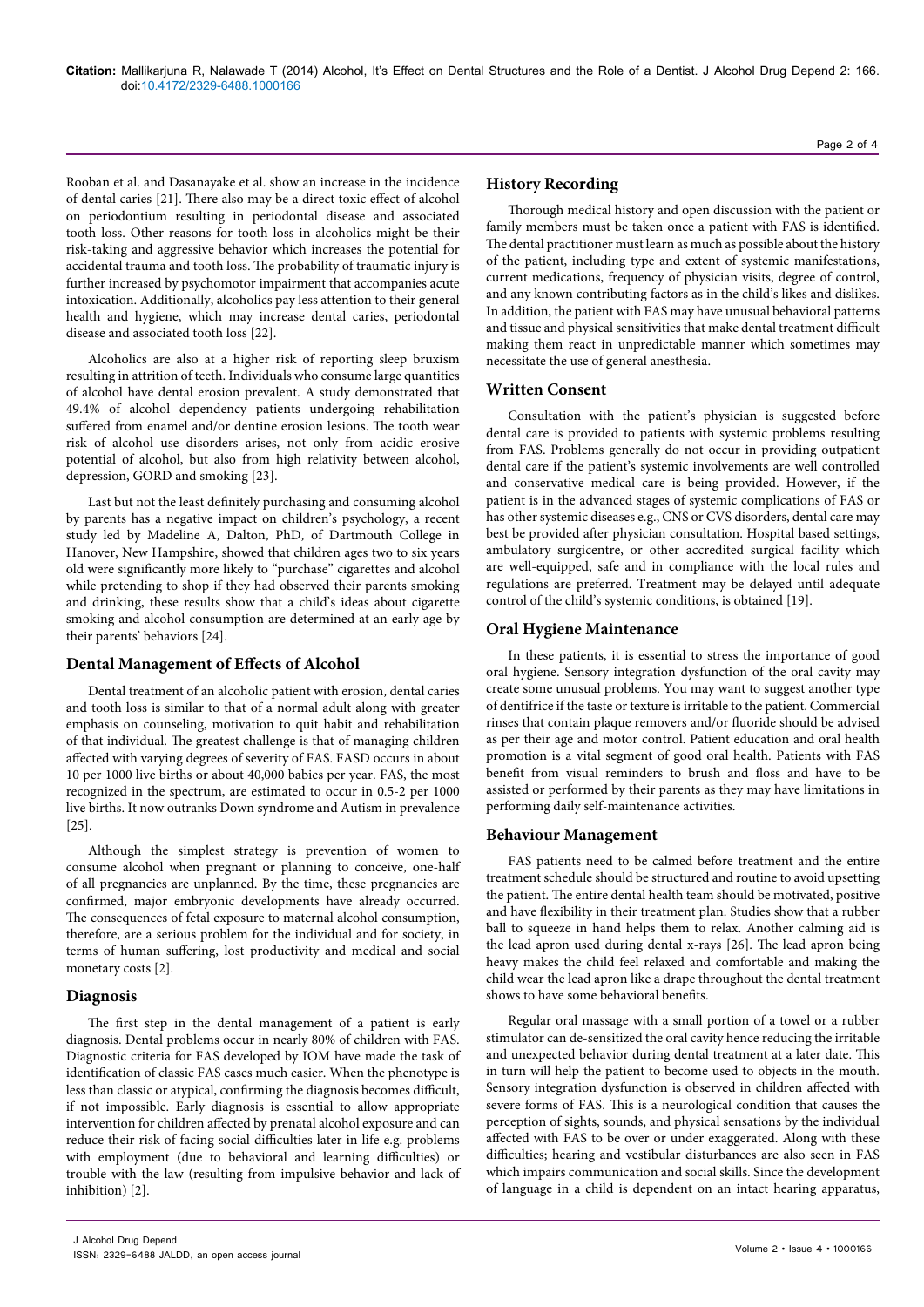children with FAS often exhibit language disorders, such as poor receptive and expressive language skills, slurred and monotonous speech, articulation, and fluency problems. The vestibular damage commonly manifests as postural disturbances in children with FAS. Central and peripheral hearing disorders, as well as dentofacial defects and mental impairment may contribute to these language and speech disorders which in turn affects their communication capabilities adversely. Hence communication should be made at their mental and psychological level. They are very literal in understanding the meaning of sentences and also visual. They often cannot understand if you turn away when you speak as they might be trained to lip-read. Hand gestures, signing, and visual aids will help them to understand you more clearly [27].

Due to these barriers in managing such children, timely preventive and therapeutic care may increase the need for costly care and exacerbate systemic health issues. Also, lack of experienced and specially trained dental health professionals increases the burden of unmet dental needs. Behavior management is the most important part of carrying dental treatment due to the cognitive and behavioral aspects of FAS and every individual varies. It is also not uniform in each individual; hypo and hyper sensitivities may exist in different areas on the same individual further increasing the non-financial hurdles in managing in a humane manner.

# **Systemic Considerations**

Patients with cardiac involvement should be properly taken care. In case of untreated and operated septal defects antibiotic prophylaxis should be prescribed as and when needed after consultation with their physician. Utmost attention to good surgical technique is essential due to the risks of excessive bleeding and infection while surgical procedures are being performed. Alteration in drug dosage may be needed based on the amount of kidney function present and also appropriate drugs should be prescribed depending on their mode of metabolism and excretion [19].

While treating a patient with FAS meticulous care should be taken while prescribing drug therapy. The drugs which should be prescribed with caution are the drugs which are nephrotoxic, and those that have an effect on the CNS. CNS drugs like nitrous oxide-oxygen and diazepam are anti-anxiety drugs which are considered to be safe for use (with little modifications though) in patients with FAS. All necessary precautions should be taken during sedation and general anesthesia to ensure adequate oxygenation to avoid complications like respiratory and CNS depression etc. In addition, CNS depressants e.g. barbiturates, narcotics are best avoided in FAS as the blood/brain barrier may be permeable and sedation may result due to their crossing the blood/ brain barrier [19].

FAS patients with history of seizures can usually be effectively managed on out-patient basis with anticonvulsant drugs. Preventive measures should be taken and the dental team should be well-equipped in case of an emergency. Also, patients on anticonvulsants may also suffer from these drugs toxic and side effects, and the dentist should be able to identify and differentiate their manifestations from that of other such lesions like bone marrow depression and gingival hyperplasia respectively.

Oral physiotherapy training is an inseparable part of life-long oral health care. Maintenance visits and recall-schedule for estimation of caries activity and susceptibility should be strictly followed in order to decrease the development of oral infections, periodontal disease, and

caries. Once oral hygiene levels are within normal range, routine dental care is not contra-indicated.

Once the patient is in a normal state, complex dental procedures can be undertaken. The dental visit and treatment plan during the visit should be as stress-free as possible. Good behavior management and non-verbal communication skills of a dentist can help achieve this goal.

Another important responsibility of the dental team is nutrition. Many of these patient's diets are cariogenic and the importance of a non-cariogenic diet should be discussed for life- long prevention of oral disease. In order to effectively and efficiently manage the patient, dental health team has to have a positive attitude and commitment towards motivating and instilling a positive attitude in the children and their parents too. The parents of such children already carry the psychological burden of a child with special health care needs besides facing financial limitations too. Motivation, empathy and a humane approach towards them is essential for long term oral health of the child as the behavioral and cognitive problems increase with age [19].

## **Conclusion**

Amongst the various effects of alcohol the most disturbing is FAS as it has far-reaching effects. Other than these, behavioral and eating disorders need to be appropriately identified and treated promptly. Pschycological effects on children of alcoholics also are a thing of concern. Physical effects like trauma, erosion and attrition can be routinely treated with emphasis on counseling and rehabilitation. Also, lack of experience in diagnosing and specialized training to treat them appropriately including modifications to one's dental office in order to accommodate such individuals is indeed a challenging task. As most of the manifestations are dental or related to cranio-facial structures; a dentist plays an important role in detection of conditions related to alcoholism at earliest and might be the first health professional to diagnose.

#### **References**

- 1. [Hug TE, Fitzgerald KM, Cibis GW \(2000\) Clinical and electroretinographic](http://www.ncbi.nlm.nih.gov/pubmed/10951294)  [findings in fetal alcohol syndrome. J AAPOS 4: 200-204.](http://www.ncbi.nlm.nih.gov/pubmed/10951294)
- 2. [Sant'Anna LB, Tosello DO \(2006\) Fetal alcohol syndrome and developing](http://www.ncbi.nlm.nih.gov/pubmed/17101024)  [craniofacial and dental structures--a review. Orthod Craniofac Res 9: 172-185.](http://www.ncbi.nlm.nih.gov/pubmed/17101024)
- 3. [Naidoo S \(2004\) A review of foetal alcohol syndrome and the role of the oral](http://www.ncbi.nlm.nih.gov/pubmed/15279092)  [health care worker. SADJ 59: 158-161.](http://www.ncbi.nlm.nih.gov/pubmed/15279092)
- 4. [Naidoo S, Chikte U, Laubscher R, Lombard C \(2005\) Fetal alcohol syndrome:](http://www.ncbi.nlm.nih.gov/pubmed/16299612)  [anthropometric and oral health status. J Contemp Dent Pract 6: 101-115.](http://www.ncbi.nlm.nih.gov/pubmed/16299612)
- 5. [Naidoo S, Norval G, Swanevelder S, Lombard C \(2006\) Foetal alcohol](http://www.ncbi.nlm.nih.gov/pubmed/16644851)  [syndrome: a dental and skeletal age analysis of patients and controls. Eur J](http://www.ncbi.nlm.nih.gov/pubmed/16644851)  [Orthod 28: 247-253.](http://www.ncbi.nlm.nih.gov/pubmed/16644851)
- 6. [Naidoo S, Harris A, Swanevelder S, Lombard C \(2006\) Foetal alcohol](http://www.ncbi.nlm.nih.gov/pubmed/16648213)  [syndrome: a cephalometric analysis of patients and controls. Eur J Orthod 28:](http://www.ncbi.nlm.nih.gov/pubmed/16648213)  [254-261.](http://www.ncbi.nlm.nih.gov/pubmed/16648213)
- 7. [Chaudhuri JD \(2000\) Alcohol and the developing fetus--a review. Med Sci](http://www.ncbi.nlm.nih.gov/pubmed/11208451)  [Monit 6: 1031-1041.](http://www.ncbi.nlm.nih.gov/pubmed/11208451)
- 8. [Lemoine P, Harousseau H, Borteyru JP, Menuet JC \(2003\) Children of](http://www.ncbi.nlm.nih.gov/pubmed/12657907)  [alcoholic parents--observed anomalies: discussion of 127 cases. Ther Drug](http://www.ncbi.nlm.nih.gov/pubmed/12657907)  [Monit 25: 132-136.](http://www.ncbi.nlm.nih.gov/pubmed/12657907)
- 9. [Jones KL, Smith DW, Ulleland CN, Streissguth P \(1973\) Pattern of malformation](http://www.ncbi.nlm.nih.gov/pubmed/4126070)  [in offspring of chronic alcoholic mothers. Lancet 1: 1267-1271.](http://www.ncbi.nlm.nih.gov/pubmed/4126070)
- 10. [Wattendorf DJ, Muenke M \(2005\) Fetal alcohol spectrum disorders. Am Fam](http://www.ncbi.nlm.nih.gov/pubmed/16050451)  [Physician 72: 279-282, 285.](http://www.ncbi.nlm.nih.gov/pubmed/16050451)
- 11. [Chudley AE, Conry J, Cook JL, Loock C, Rosales T, et al. \(2005\) Fetal alcohol](http://www.ncbi.nlm.nih.gov/pubmed/15738468)  [spectrum disorder: Canadian guidelines for diagnosis. CMAJ 172: S1-1S21.](http://www.ncbi.nlm.nih.gov/pubmed/15738468)